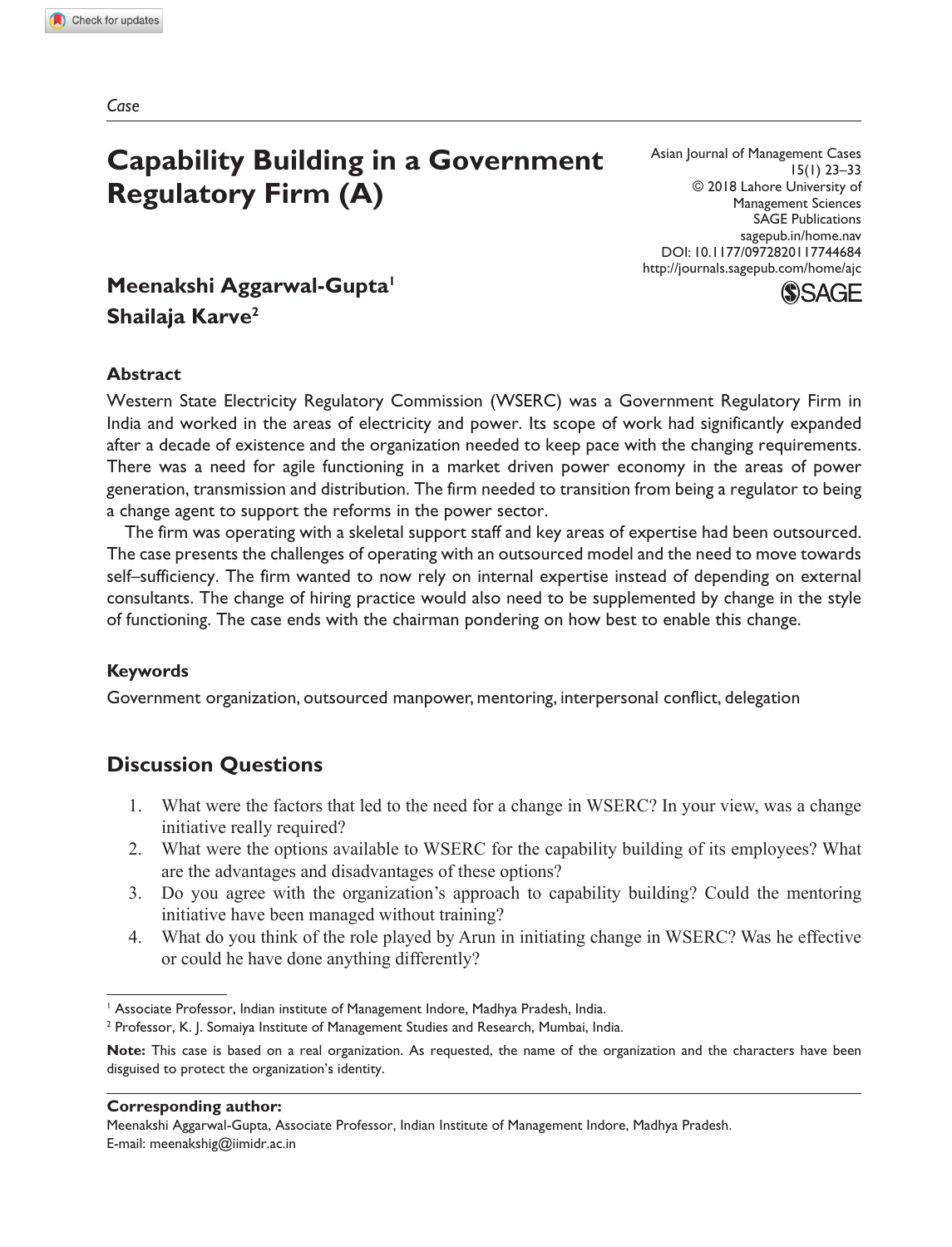*There is a need for greater role and goal clarity among all employees—both technical and non-technical. We would like to help people link their roles to organizational goals.* 

—Arun Nalwade, Chairman, WSERC

It was 2011, and Arun Nalwade, the chairman of Western State Electricity Regulatory Commission (WSERC), had just finished a meeting with his two directors. Once again, there had been complaints about the work output of the advisors and regulatory staff (RS). The Director of Tariff had needed some specific data to resolve a conflict between utilities and consumers regarding tariff rates. However, the data provided to him were incomplete, and the referencing to provisions of the Electricity Act 2003 and precedents had not been sufficiently cited. A lack of preparedness had wasted the commission's time and there was a possibility of unsatisfactory rulings that could later be challenged by any of the affected parties.

At the time of its establishment in 1999, the Chairman of WSERC had visualized a lean organization that would be driven by expertise. Since it would not be possible to hire experts in areas such as energy pricing, management and conservation at government pay scales,<sup>1</sup> it was decided to outsource the critical work to experts. WSERC would work with skeletal staff on maintenance functions and the rest of the activities would be outsourced to consultants. However, after more than a decade of functioning, it was felt that this model of outsourcing needed to be reviewed. In the past decade, along with the increased scope of work, the cost of hiring consultants had also increased from 10 per cent to more than 50 per cent of the organizational cost (Exhibit 1). Arun felt that it was time for WSERC to carry out the routine and repetitive work internally and employ consultants only where the issues were novel or where expertise was required.

WSERC had to keep approaching consultants for every report or information that it needed. There were occasions of conflict of interest and the knowledge resided with the consultants rather than the organization. There were interpersonal issues, lack of well-defined roles and work processes, limited skill sets and many more such issues. Arun knew that he had to find a long-lasting solution to these recurring problems and overdependence on consultants, which spoilt the atmosphere at the workplace and left everyone dissatisfied. He realized that he had to do something before things spiralled out of control.

# **Electricity Power Sector in India**

With was installed capacity of approximately 185.5 gigawatts (GW) in 2011 (Ministry of Power, 2012), the electricity sector in India was the fifth largest in the world, behind only the United States of America, China, Japan and Russia. India had one of the world's fastest growing energy markets, and it was expected to be the second largest contributor to the increase in global energy demand by 2035. In order to meet the electricity requirement, electricity generation needed to be expanded as India suffered from a major shortage of electricity generation capacity. By 2030, India's dependence on energy imports was expected to exceed 53 per cent of the country's total energy consumption. The National Electricity Policy (NEP) had set a target of electric power for all by 2012, but had fallen short by almost 60 per cent (Mishra, 2013). Various reasons were identified for this shortfall, such as, shortage of coal, outdated technology, regulatory environment and manpower capability. In all earnestness, the government also initiated a series of reforms to address problems at each level.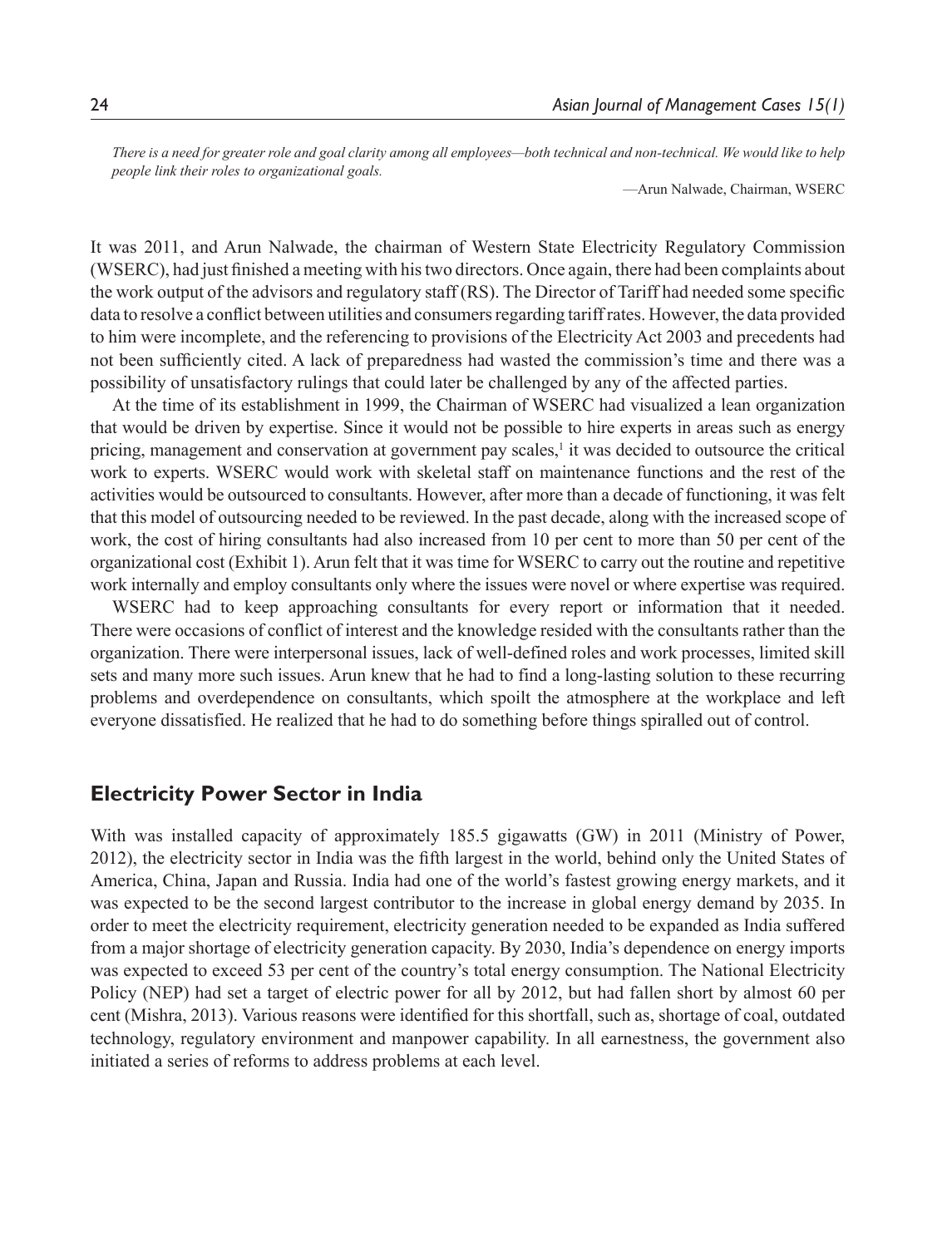# **Governance of Power Sector**

## *Ministry of Power (MoP)*

MoP was India's apex central government body, which regulated the electrical energy sector. It was formed in 1992. Electricity Regulatory Commission Act (1998) and Electricity Act (2003) were enacted to change the governance and functioning of various public and private entities<sup>2</sup> in this sector. MoP was responsible for perspective planning, policy formulation, processing of projects for investment decisions, monitoring project implementation, training and manpower development, and the administration and enactment of legislation such as Electricity Act, 2003, (Ministry of Power, n.d.a) for thermal and hydro power generation, transmission and distribution.

## *Central Electricity Authority of India*

The Central Electricity Authority of India (CEA) was a statutory organization governed by Section 70 (1) of the Electricity Act, 2003. The CEA advised central and state governments and regulatory commissions on matters relating to the NEP and formulated short-term and perspective plans for the development of electricity systems and all technical matters relating to generation, transmission and distribution of electricity. It was the key institution for promoting and ensuring that government schemes and plans were completed on time and the electricity systems were improved. The government set various targets (Exhibit 2) for itself and worked towards these targets through appropriate investments on one side and a supportive regulatory environment on the other. Thus, regulatory bodies became important vehicles to carry out government plans.

#### *Central and State Electricity Regulatory Commissions*

The Central Electricity Regulatory Commission (CERC), a key regulator of power sector in India, was a statutory body functioning with quasi-judicial status under Section 76 of the Electricity Act 2003. Under this Act, there was a provision to create electricity regulatory commissions for each state with powers to set tariffs without having to enact separate state laws.

CERC and State Electricity Regulatory Commissions (SERC) were the two electricity regulators one operating at the central level and the other at various state levels. CERC's primary function (CERC, n.d.a) was to regulate the tariffs of central generating stations as well as all interstate generation, transmission and supply of power. It also aimed to promote competition among various utilities (e.g., Reliance Energy, Tata Power) on all fronts of the power business continuum (production/generation, transmission and distribution of power) and modernize its functioning to incorporate public–private partnership (Exhibit 3). The primary function of the SERCs was to determine bulk and retail tariffs and to regulate the operations of intrastate transmission. The organizational output was in the form of various rulings and/ or judgments in a court setting presided by the chairperson of the commission.

# **Western State Electricity Regulatory Commission (WSERC)**

WSERC was established in 1999 in a large state in Western India. Similar to the State Electricity Regulatory Commissions, the WSERC's primary responsibility was to determine tariffs, and issue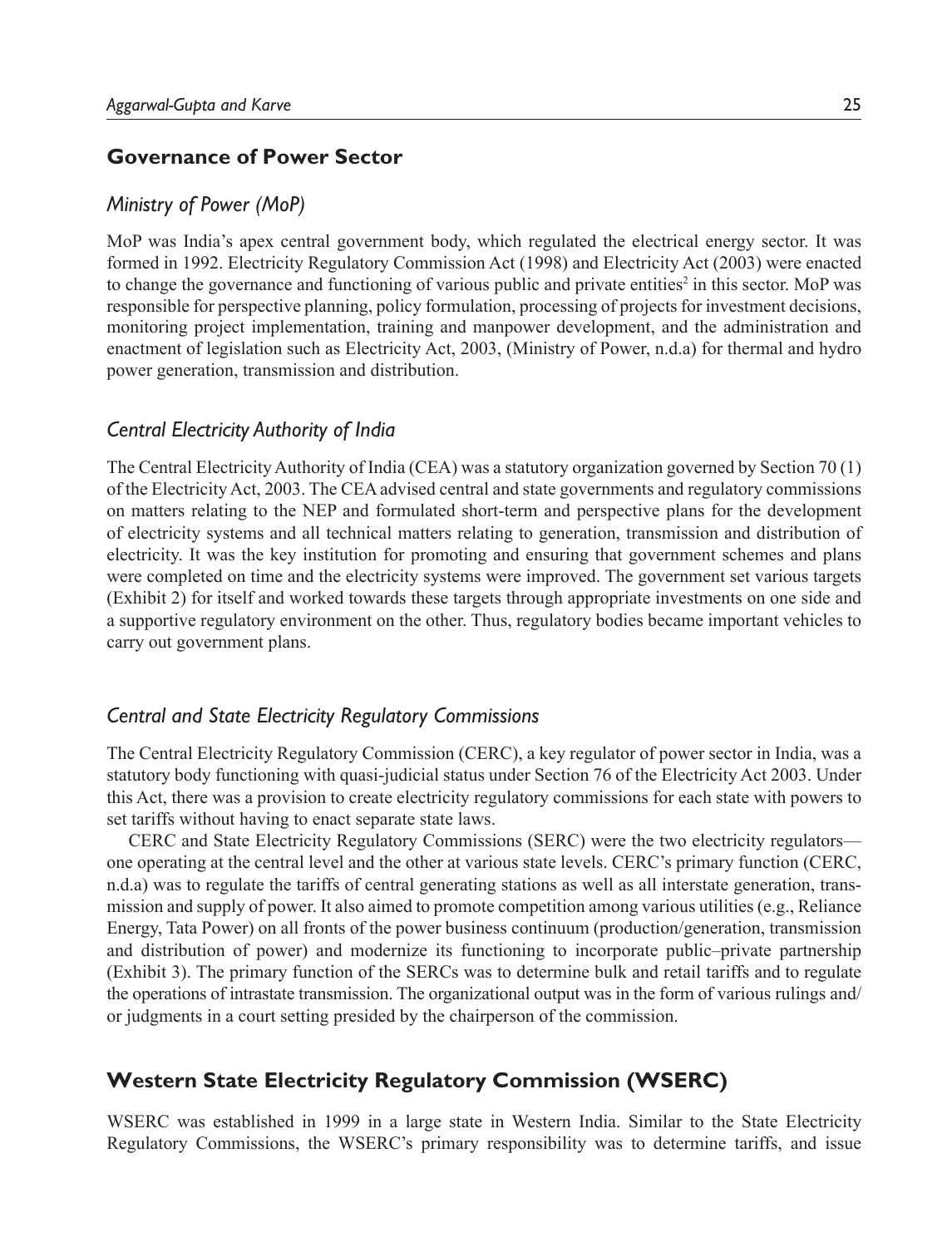| <b>Employees</b>                                 | Number |
|--------------------------------------------------|--------|
| Employees on contract or deputation              |        |
| Individual Consultants (legal and non-technical) | Н      |
| Advisors (technical consultants)                 | 10     |
| Regulatory Staff                                 |        |
| Regulatory Staff on Deputation Basis             | 5      |
| Junior Regulatory Staff                          | 15     |
| Employees on organization's rolls                |        |
| Directors, Secretary and Undersecretary          | 4      |
| <b>Section Officers</b>                          | 2      |
| Clerical Staff                                   | 9      |

**Table 1.** Employee Strength at WSERC in 2012

**Source:** Company records.

licenses for the generation, transmission and distribution of electricity (Exhibit 4). Apart from that, WSERC adjudicated on disputes between and among various parties such as those between licensees and distribution companies, and advised the state government as appropriate. It followed a three-step process to ensure that its rulings were considered opinions backed by sufficient research and perspectives (Exhibit 5).

At the apex, WSERC was governed by a commission (see Exhibit 6 for the organizational structure of WSERC). The commission comprised of a chairperson and two members having a fixed tenure of five years. Reporting to the commission was the Secretary (on deputation), who headed the technical and administrative functions of WSERC and was responsible for the day-to-day operations. The technical functions were further managed by two directors (director tariff and director electrical engineering). An undersecretary, supported by administrative and other support staff, was in charge of the administrative function.

#### *Manpower at WSERC*

All permanent employees at WSERC were hired after receiving approval from the state government. The state government had initially sanctioned 24 posts in June 2000.<sup>3</sup> Most of the people hired were from the clerical and administration functions. All other people were recruited as consultants or brought in through deputation (see Table 1). This was done to ensure that the organization had access to the best available resources within the constraints of government rules and regulations. Thus, while the organization's function was technical, most of the technical staff required to assist in this function had been hired on contract basis.

After the enactment of the Electricity Act, 2003, the functioning of the commission had diversified and work had increased considerably. As per the provisions of the Act, the commission could hire consultants for technical, legal, administrative and financial functions on contractual basis. These consultants could be firms and/or individuals and could be hired at varied levels such as experts and freshers. In order to cope with the increased scope of work, the government approved 39 more positions in March 2010. However, there was a dearth of qualified people in the market. WSERC had hired people across two additional levels as consultants in the hope of building capability for the firm. Arun had been hopeful that people at these two levels would be trained in their jobs and eventually be hired by the organization. Some of the bigger consulting firms were also empanelled as consultants to WSERC.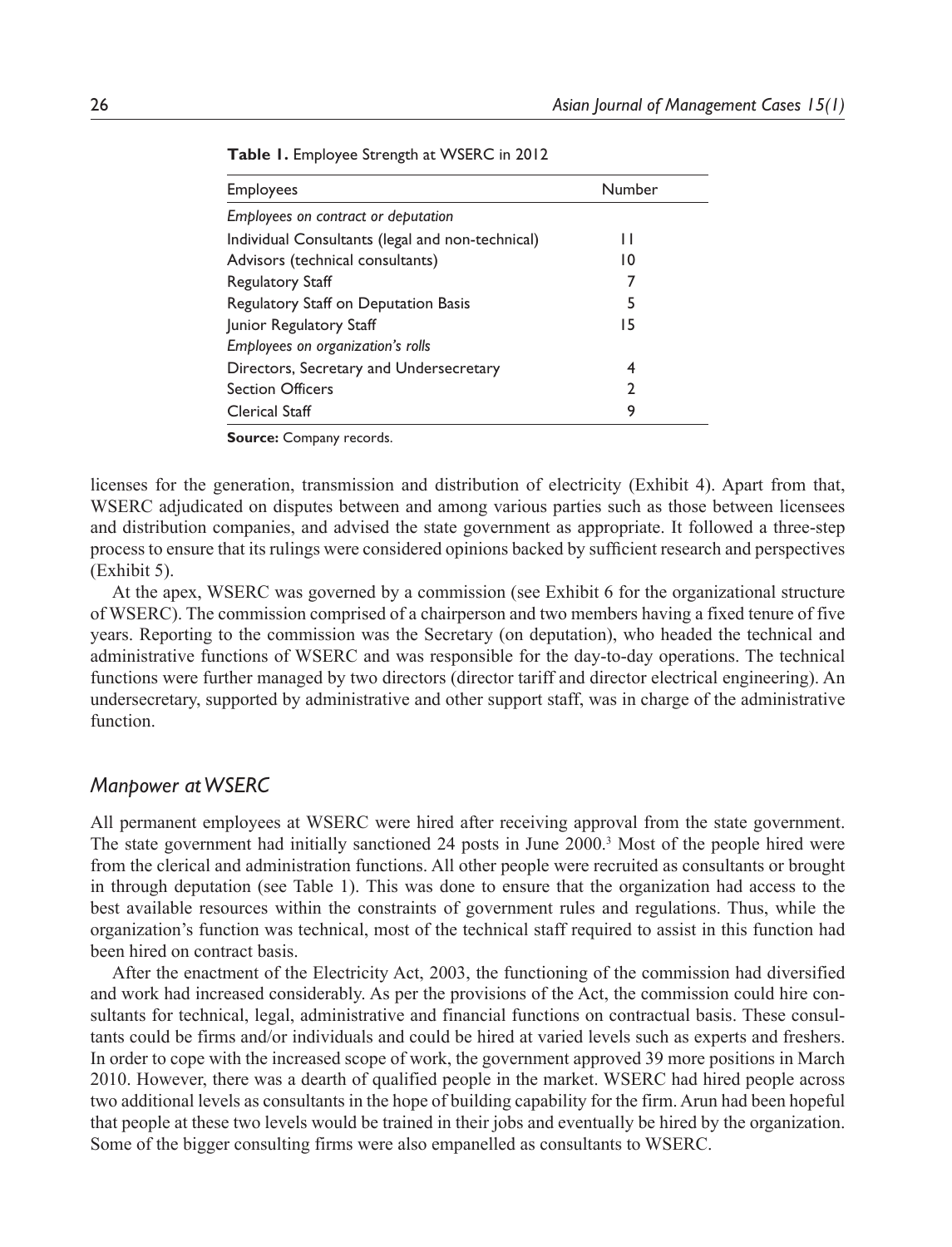Most of the people that were currently employed by the organization had been hired after 2010. Thus, the organization comprised long-serving employees who were from the administrative functions, and technical employees who were associated as consultants and had been with the organization for a very short period of time. This led to a unique condition in the organization where there was no knowledge repository or access to tacit knowledge among the employees. Since the output of the organization was in the form of rulings and judgments, organizational memory formed a critical component of decisionmaking. Only those consultants who had been associated with the organization for a long time were equipped to cite precedents and use historical knowledge for efficient functioning of the organization. While the rulings and judgments were available in the public domain, the process that led to these rulings such as expert advice and data analysis was known only to the consultants. There were often delays in reaching the consultants or receiving their response when the commission needed their advice. Other employees also found these consultants reluctant to share their knowledge and experience. Arun was uncomfortable with this overdependence on consultants and felt it was time for the commission to have permanent employees whose expertise would be available whenever required.

Moreover, all consultants were hired by WSERC on time-bound contractual basis, which were periodically renewed as per the requirement of the commission. The individual consultants comprised people at three levels—advisors, regulatory staff (RS) and junior regulatory staff (JRS). Advisors were usually people who had retired from technical jobs in various firms in the power sector, either public or private. These were seasoned professionals who advised the commission on all technical aspects. RS were people who had worked for a few years in the power sector and JRS were hired on probation straight from various colleges for a career in the power sector. Both groups supported the directors and advisors in doing preliminary functional work in their respective areas. It was expected that over time, they would get trained to carry out their work independently.

# *Problems in Functioning*

Electricity sector in India had earlier focused only on power generation and the role of all government bodies was to ensure sufficient supply of power. Cost of generation was not important. It had been assumed that whatever was generated would be transmitted and distributed. Over a period of time, the role of regulators had moved from ensuring adequate generation and supply of electricity to creating new markets and competition within these markets. Market-based approach meant that costs became important since tariffs were fixed either based on cost plus or competitive bidding approach. This change in the functioning of the power sector required an across-the-board change in the style of functioning. Arun felt that the regulatory commissions needed to act as agents of change in order to bring about reforms in the electricity sector. According to him:

The required reforms have already been decided by the government. The pace of these reforms however will be determined by market forces rather than administered forces. The commission has the responsibility of supporting these market forces to encourage the pace of reforms. The role of the commission has become far more diversified now. Earlier, the main role of the commission was to give rulings on petitions filed by various utilities4 and consumers. It now needs to encourage competition and work towards the development of the wholesale market. Newer players need to be brought in. (Arun Nalwade, personal communication)

He felt that most of the current employees and consultants had not seen or been exposed to the working of regulators, and thereby did not understand the requirements of a regulatory set-up or concepts of level playing field, whistle-blowing and penalizing. A greater emphasis needed to be placed on sensitizing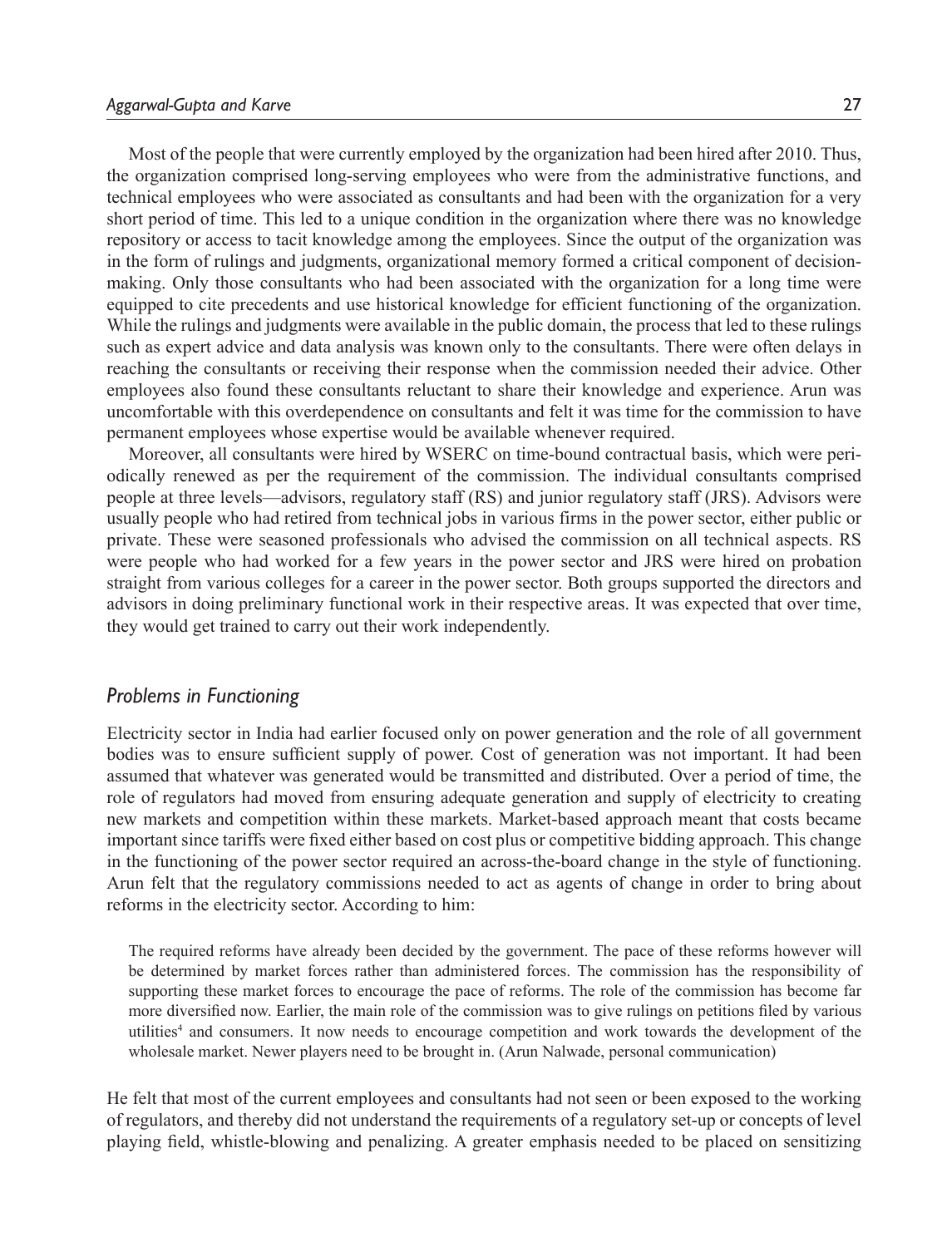| Period (April to March) | Number of Cases Filed |  |  |  |  |
|-------------------------|-----------------------|--|--|--|--|
| 2000-2003               | 83                    |  |  |  |  |
| 2003-2007               | 236                   |  |  |  |  |
| $2007 - 2011$           | 549                   |  |  |  |  |
|                         |                       |  |  |  |  |

**Table 2.** Number of Cases Filed with WSERC

**Source:** Company records.

employees and associates about the functioning of WSERC and expectations of its stakeholders. As mentioned by Neil Vardhan, the director of electrical engineering:

There is a need to understand the Electricity Act as a whole story and not as individual sections pertinent to specific departments. People need to acquire domain knowledge and at the same time develop an understanding of the markets for different components of functioning and adjudication. Even experienced people such as advisors have expertise in only one domain. They need to know about other areas.

Due to the absence of a holistic perspective, various departments were operating in silos and there was a lack of coordination among them. In Arun's view, the interaction between different departments such as legal, finance and electrical had to be enhanced to enable the commission to take informed decisions. While the employees had come from predominantly hierarchical organizations, WSERC needed to have a collegial atmosphere rather than a hierarchical one. With the evolving role of the commission, there were new problems and challenges coming up in the sector. The number of cases filed with the commission had gone up multiple fold (Table 2).

This increased and diverse work demanded face-to-face interactions rather than a reliance on formal systems or mails, etc. For instance, a financial consultant mentioned that two of the major power companies were being reimbursed more income tax than what they were paying to the government. In the regulated business, these firms were entitled to tax reimbursement. This overpayment had happened since both these companies were conglomerates that could use segment accounting to apportion tax to electricity division. Since tariffs were fixed based on costs, income tax formed a major input to determine the total cost of generation. However, the technical consultants who had worked out the tariffs earlier did not accept this input. They were also unwilling to engage in a discussion and routed all internal communication through the Chairman. Arun felt that the firm needed to have a work culture that fostered open discussions and thinking for a competitive open sector rather than based on hierarchical meetings in which opinions were rarely voiced or long-drawn formal processes that only delayed decision-making.

The critical technical and advisory jobs were still being managed by experts (advisors). The JRS and RS were utilized only for routine low-end tasks. Arun believed that the new young consultants would be ready for their roles by working with the experts. For example, if tariff for a generation station needed to be fixed, a person had to know the process of power generation in a thermal plant, for example, knowing how much coal was required to be burnt to produce a specific amount (kcal) of energy. CERC had provided guidelines for acceptable levels of efficiency and heat rate (CERC, n.d.b). Experts, who had worked with the utilities for more than two or three decades, could look at the figures submitted by a power plant and immediately recognize whether the plant was working efficiently or not. It was expected that the experts would share their evaluation and decision-making process with the junior staff so that they could become competent at calculating costs and fixing tariffs. However, the envisaged knowledge transfer did not happen. Sanjay Patil, a senior member of the firm had complained: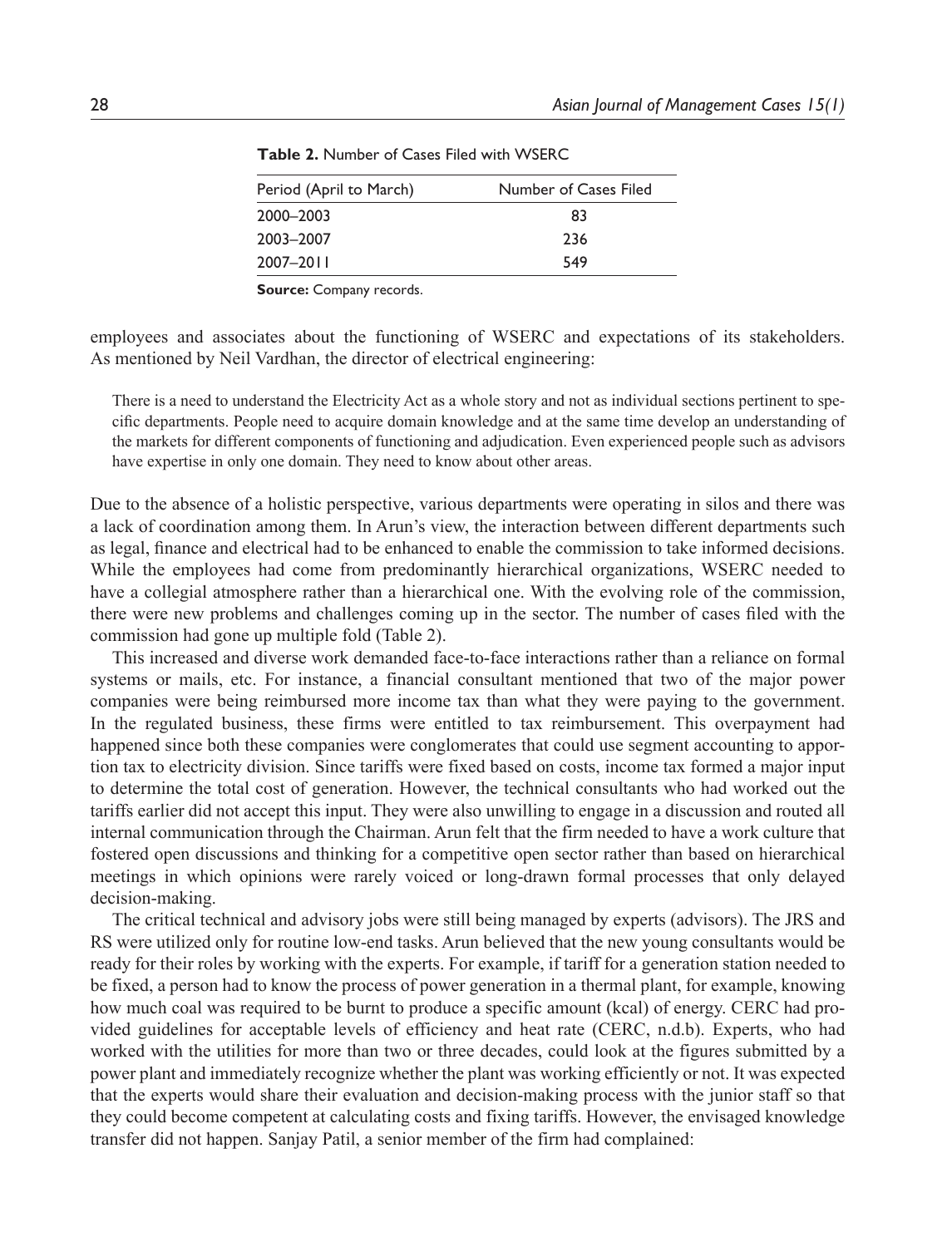The advisors should act as mentors. They don't permit decisions to evolve on their own. Their thoughts get dictated to the juniors rather than providing an opportunity for the juniors to think. As a result, the commission's objective of grooming the new recruits to become experts in their respective areas is not being met.

It was also felt that the advisors were afraid that if the younger staff became competent, they would be replaced; they therefore assigned minimal routine work to the RS and JRS, which did not build their knowledge.

Interestingly, the advisors thought that they were not being utilized appropriately by the organization. As Abhay Kulkarni, one of the advisors mentioned:

Since our contract is renewed every year, there is no sense of continuity or belongingness. The organization should encourage greater confidence in the advisors by promising longer stay so that we feel a sense of ownership. Our role needs to change from executors to advisors in the true sense.

Many of the newer hires had been with the organization for more than a year now. Yet most of the senior members felt that the JRS' levels of job expertise were not up to the mark. However, the JRS had a different perspective. As Ramesh, a JR in the organization mentioned:

Coming straight from an engineering college, regulatory work is new to us. We are attached to the advisors and given bits and pieces to work on. We don't understand the whole picture, and reading regulations does not appear very exciting.

Simultaneously, there were other conflicts in the organization. The advisors were people in their late fifties or early sixties and had developed their individual styles of working. The JRS and RS, on the other hand, were either fresh engineering graduates in their early 20s or working professionals in their 20s and 30s with few years of organizational experience. There appeared to be a preference for different styles of working with both sides unwilling to adapt to the other's style.

# **What Next?**

Arun had meetings with various key people in the organization, including the directors and HR consultant, to identify ways to resolve these issues. A formal mentoring programme was suggested as a means to ensure knowledge transfer from experts (advisors) to the RSs, JRSs and any new recruit. However, Arun was not sure if mentoring was the best way to ensure this knowledge transfer or if the organization was ready for it. His fear was that even knowledge transfer would not resolve many of the other conflict areas. People needed to change their style of functioning to suit organizational realities. This would require the organization to conduct trainings so that people could become aware of their own functioning styles and also know what was required to meet the organizational vision. In the past, all trainings had always been technical workshops and seminars. In fact, since the year he had joined the organization, there had been no expenditure on any kind of training (refer to Exhibit 1). Knowing the variety of challenges being faced by the organization, he was left wondering what should be the first step towards initiating the process of change in the organization.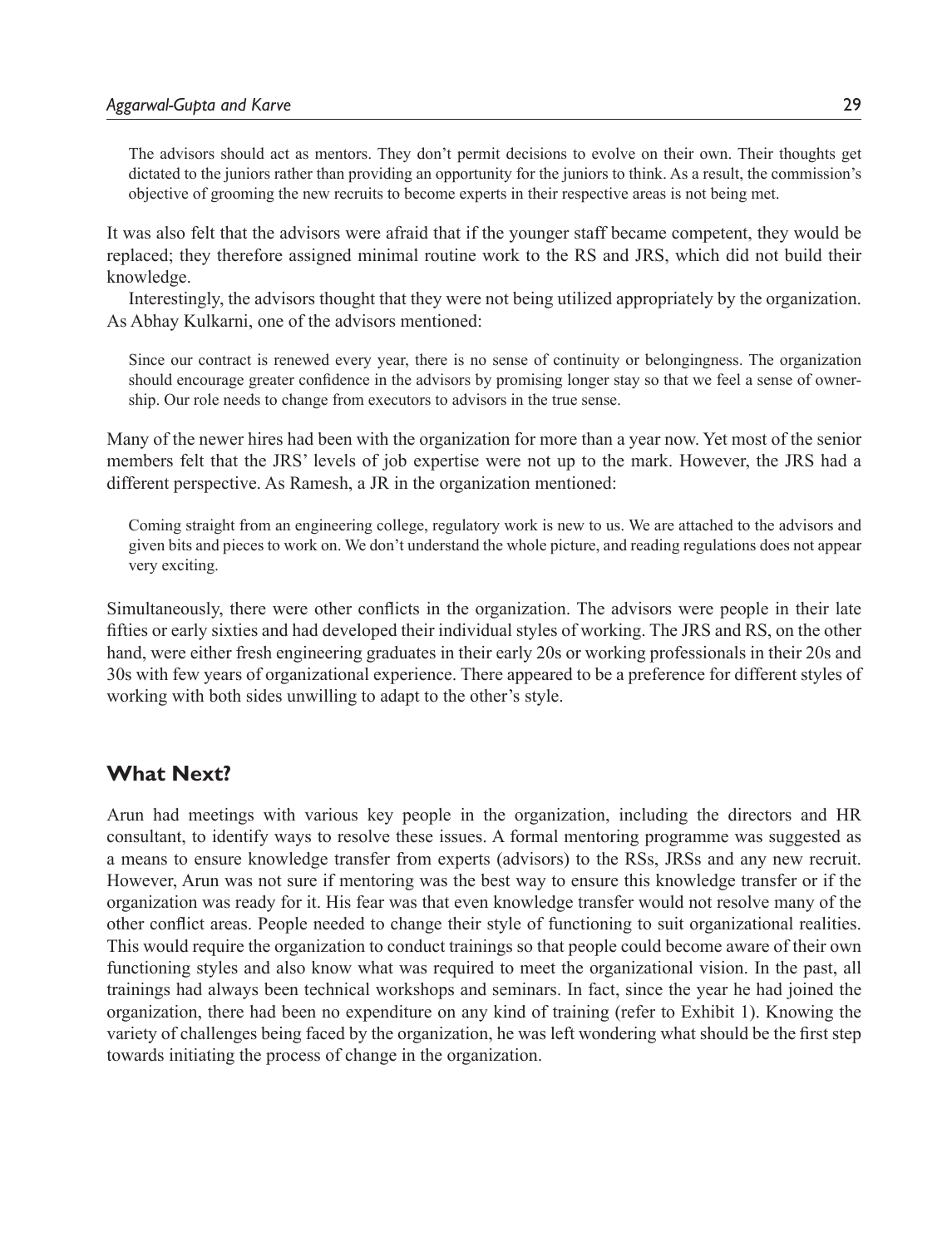|                                             | 2000  | 2001 | 2002 | 2003 | 2004 | 2005 | 2006 | 2007 | 2008 | 2009 | 2010            | 2011 |
|---------------------------------------------|-------|------|------|------|------|------|------|------|------|------|-----------------|------|
| <b>Revenues</b>                             |       |      |      |      |      |      |      |      |      |      |                 |      |
| <b>State Government</b><br>Grant            | 100.0 | 93.4 | 77.4 | 50.1 | 71.8 | 34.2 | 4.6  | 0.0  | 0.0  | 0.0  | 0.0             | 0.0  |
| Fee and Other<br>Income                     | 0.0   | 6.5  | 22.6 | 21.4 | 6.1  | 12.7 | 59.0 | 44.4 | 42.3 | 40.3 | 58.6            | 24.8 |
| Costs                                       |       |      |      |      |      |      |      |      |      |      |                 |      |
| Salaries and Stipend                        | 10.2  | 12.2 | 17.2 | 25.1 | 38.0 | 16.3 | 17.0 | 9.8  | 8.8  | 8.7  | 8.1             | 9.6  |
| <b>Office Rent</b>                          | 63.4  | 57.2 | 46.6 | 31.4 | 0.0  | 36.9 | 23.6 | 16.2 | 20.5 | 21.6 | 20.3            | 35.8 |
| Consultancy/<br><b>Professional Charges</b> | 9.0   | 12.6 | 17.2 | 15.5 | 27.4 | 23.4 | 34.7 | 51.7 | 44.2 | 53.7 | 59.4            | 37.3 |
| Seminars and<br>Workshops                   | 0.0   | 0.1  | 0.0  | 0.0  | 0.0  | 0.0  | 0.3  | 0.1  | 0.2  | 0.0  | $\mathsf{I}$ .4 | 0.9  |

**Exhibit 1.** Revenue and Cost as Percentage of Total Revenue and Cost

**Source:** Company records.

**Note:** Only the key sources of revenues and costs have been mentioned so the figures may not add up to 100.

#### **Exhibit 2.** Targets under National Electricity Policy

Since the enactment of the Electricity Act, 2003, the government has set challenging targets for itself. These targets included (MoP, n.d.b)

- access to electricity for all by 2012
- increase in per capita consumption to 1,000 units by 2012
- minimum lifeline consumption of 1 kWh/household/day by 2012
- demand to be fully met by 2012
- availability of adequate spinning reserves
- financial turnaround and commercial viability of the sector

**Source:** Company records.

#### **Exhibit 3. Functions of CERC**

#### **Mandatory Functions (CERC, n.d.c)**

- To regulate the tariff of generating companies owned or controlled by the Central Government
- To regulate the tariff of generating companies other than those owned or controlled by the Central Government specified in clause (a), if such generating companies enter into or otherwise have a composite scheme for generation and sale of electricity in more than one state
- To regulate the interstate transmission of electricity
- To determine tariff for interstate transmission of electricity
- To issue licenses to persons to function as transmission licensee and electricity trader with respect to their inter-state operations
- Improve access to information for all stakeholders
- To adjudicate upon disputes involving generating companies or transmission licensee in regard to matters connected with aforementioned clauses (a) to (d) and to refer any dispute for arbitration
- To levy fees for the purposes of the Act
- To specify Grid Code having regard to Grid Standards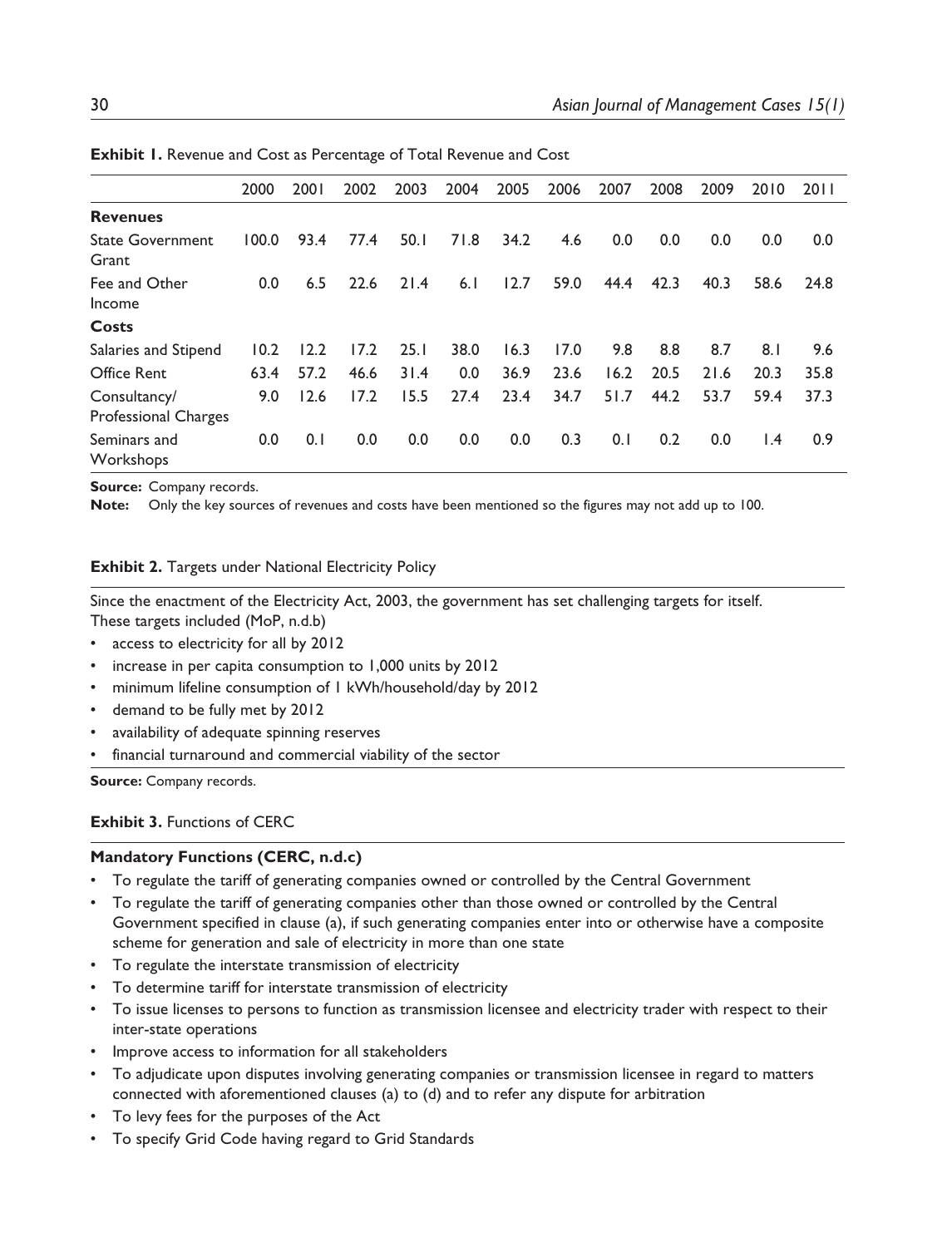- To specify and enforce the standards with respect to quality, continuity and reliability of service by licensees
- To fix the trading margin in the inter-state trading of electricity, if considered, necessary
- To discharge such other functions as may be assigned under the Act.

## **Advisory Functions of CERC**

- Formulation of National Electricity Policy and Tariff Policy
- Promotion of competition, efficiency and economy in the activities of the electricity industry
- Promotion of investment in electricity industry
- Any other matter referred to the Central Commission by the Central Government

**Source:** Company records.

## **Exhibit 4. Mandate for WSERC<sup>5</sup>**

- To determine the tariff for generation, supply, transmission and wheeling of electricity, wholesale, bulk or retail as the case may be within the state
- To regulate electricity shall be procured from electricity purchase and procurement process of distribution licensees including the price at which the generating companies or licensees or from other sources through agreements for purchase of power for distribution of supply within the state
- Facilitate intra-state transmission and wheeling of electricity
- Issue licenses to persons seeking to act as transmission licensees, distribution licensees and electricity traders
- Promote cogeneration and generation of electricity from renewable sources of energy
- Adjudicate upon the disputes between the licensees and generation companies and refer to any dispute for arbitration
- Levy fee for the purposes of this Act
- Specify state grid code
- Specify standards with respect to quality, continuity and reliability of service by licensees
- Fix the trading margin in the intra-state trading of electricity, if considered, necessary
- Discharge such other functions as may be assigned to it under this Act
- Advice the state governments as mandated under Section 86(2) of the Electricity Act, 2003.

**Source:** Company records.

#### **Exhibit 5.** Decision Process at WSERC

| Step I                          | Step II                                         | Step III                   |
|---------------------------------|-------------------------------------------------|----------------------------|
| <b>Before Public Hearings</b>   | <b>Public Hearings</b>                          | Order                      |
| Technical and Expert Validation | <b>Issue Public Notice</b>                      | <b>Evaluate Viewpoints</b> |
| Assess Proposal                 | Invite Objections, Seek Clarifications from all | Issue Order                |
| <b>Seek Clarifications</b>      | <b>Stakeholders</b>                             |                            |
| Seek Consultants' Input         | <b>Conduct Public Hearings</b>                  |                            |
|                                 | Call for Response and Rejoinders to Objections  |                            |

**Source:** Company records.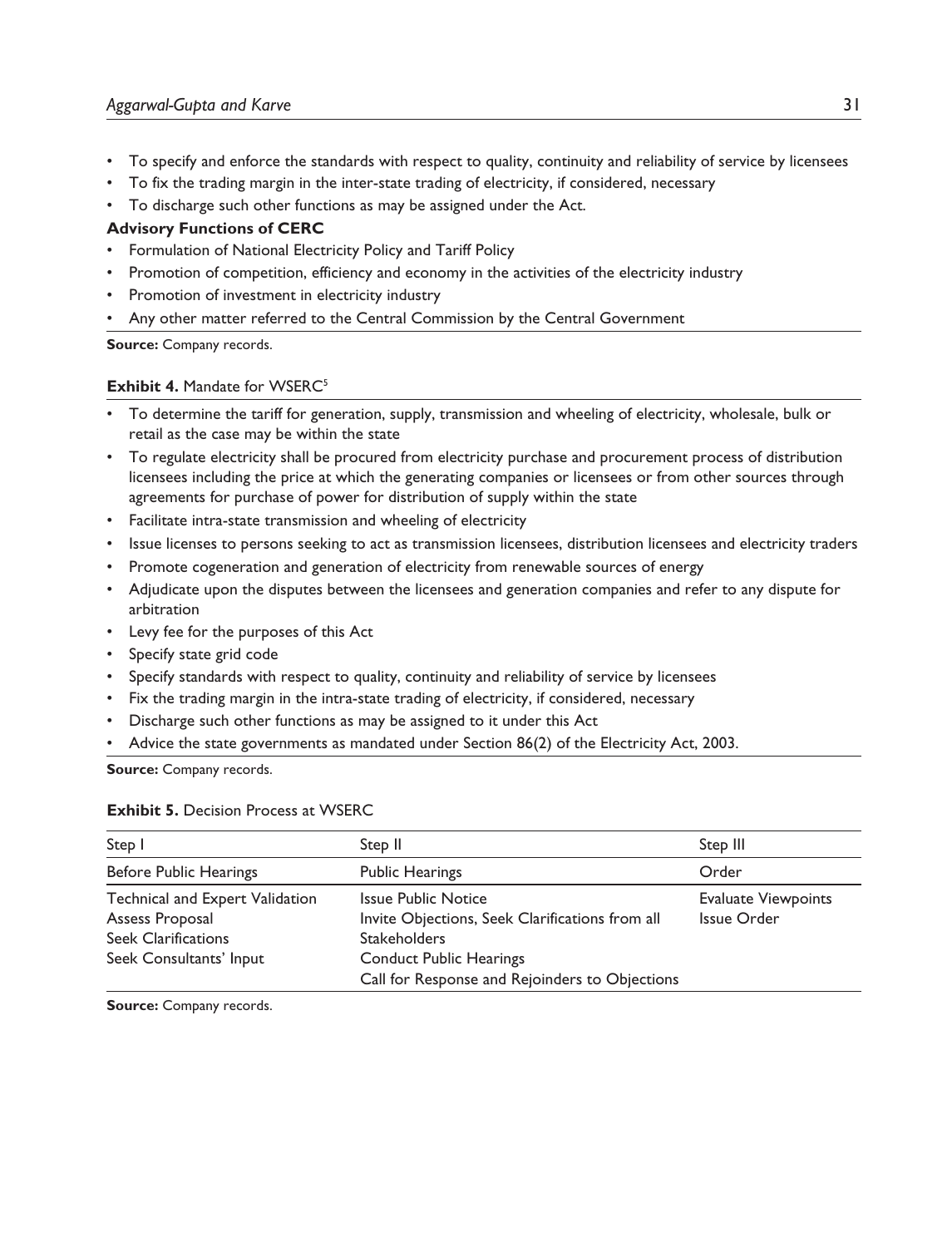

**Source:** Company records.

#### **Notes**

- 1. In India, pay scales of people employed by the government are decided every 10 years by a pay commission. While minor changes are possible based on experience and/or expertise of an individual, no significant departure from the accepted range is possible. These salaries tend to be much lower than in the private sector—sometimes as low as 25 per cent of the salary for the same level of hierarchy and work.
- 2. For review of the reforms, a reader could look at Sharma and Kumar (2012) and Singh (2006). *IIMB Management Review* also published a series of articles on the power sector in India in its March 2004 issue.
- 3. Electricity Regulatory Commissions Act, 1998, Sections 21.2, 21.3 and 21.4 state the terms of employment for the support staff. The commission needs to seek the state government's permission to hire regular staff. See http://www.cercind.gov.in/ElectReguCommiAct1998.pdf
- 4. Utilities are organizations that engage in the generation, transmission and/or distribution of electricity.
- 5. Most of the state electricity commissions have a similar mandate mentioned on their website.

#### **References**

- Central Electricity Regulatory Commission (CERC). (n.d.a). *Mission*. Government of India. Retrieved from http://www.cercind.gov.in/Mission.html
	- ———. (n.d.b). *Functions (mandate)*. Government of India. Retrieved from http://www.cercind.gov.in/Function. html
		- ———. (n.d.c). *Regulations*. Government of India. Retrieved from http://cercind.gov.in/2014/regulation/reg21.pdf